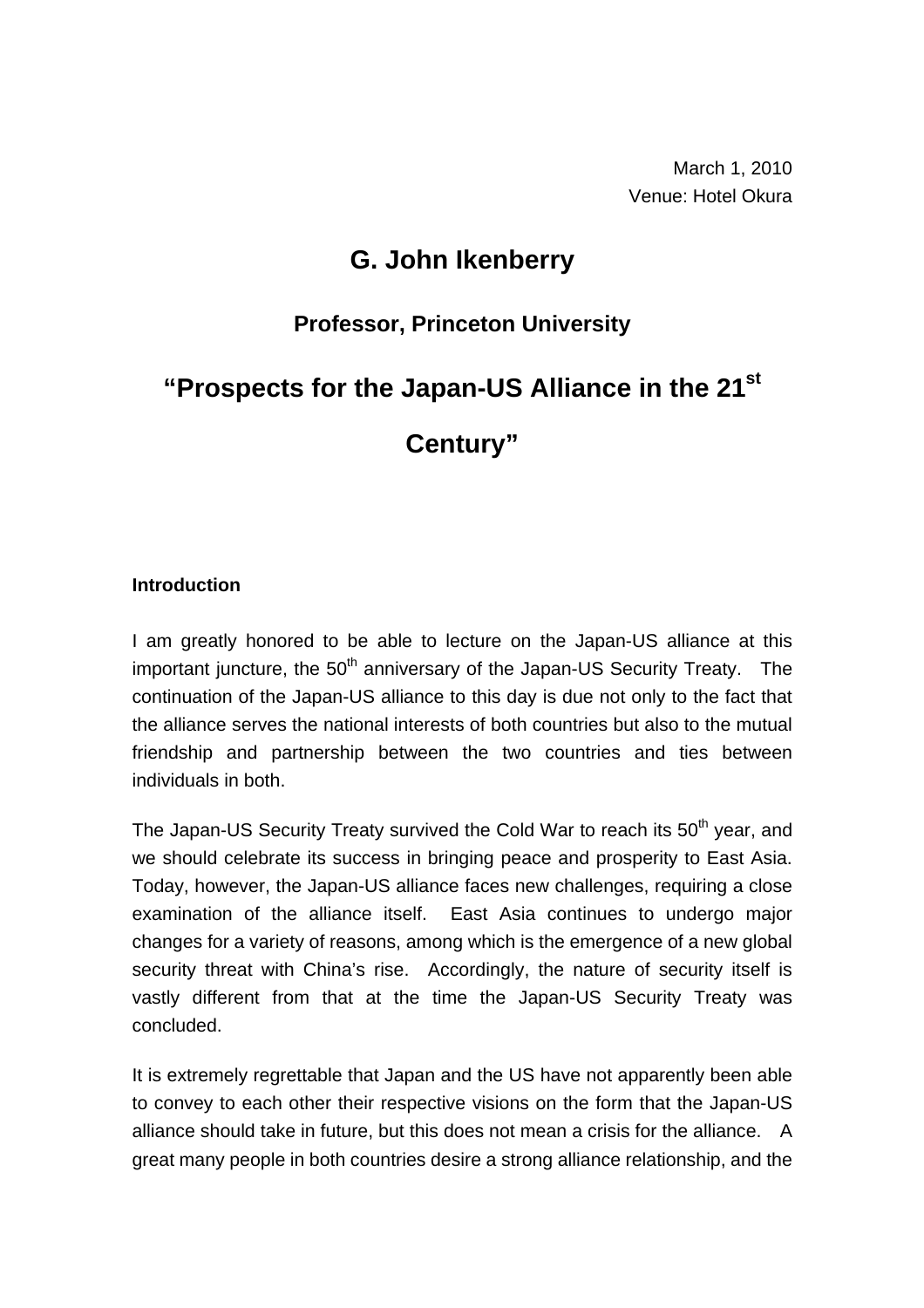leaders of the two countries agree that the Japan-US alliance is a cornerstone of their mutual security. We are quickly approaching a point at which we must consider the most suitable approach to the alliance for the 21<sup>st</sup> century.

Below I will speak first on how successful the Japan-US alliance has proven thus far, then I will analyze the threats confronting the Japan-US alliance today, and finally I will offer some proposals.

#### **Successes of the Japan-US alliance**

First, Japan's remarkable economic and social reconstruction after World War II and its development into a major power without parallel elsewhere can be attributed in great part to the blessings of the Japan-US alliance.

Second, the Japan-US alliance has been beneficial as the mainstay for stability in East Asia. It has been said that regional integration has been successful in bringing stability to Europe, but that there is not necessarily a regional order present in East Asia. There is an order in East Asia, however, and the critical bilateral relations of the Japan-US alliance have created it.

Third, the Japan-US alliance has now even become a part of the political architecture. It is the Japan-US alliance that has enabled Japan and the US to maintain their relations and to convey their views to each other. It is also the Japan-US alliance that makes it possible to bolster the US' commitment in Asia.

Fourth, the Japan-US alliance has been successful for the very fact that it provides a framework for economic growth and prosperity in East Asia and promotes the transition to democratization in the countries of the region.

When the benefits of the Japan-US alliance are seen in this light, it is clear that there is no option that could replace the Japan-US alliance. That said, however, the positive gains produced by the Japan-US alliance should not be taken for granted, and in future we will need to look back over the history of the Japan-US alliance to reaffirm its significance as we work to maintain it.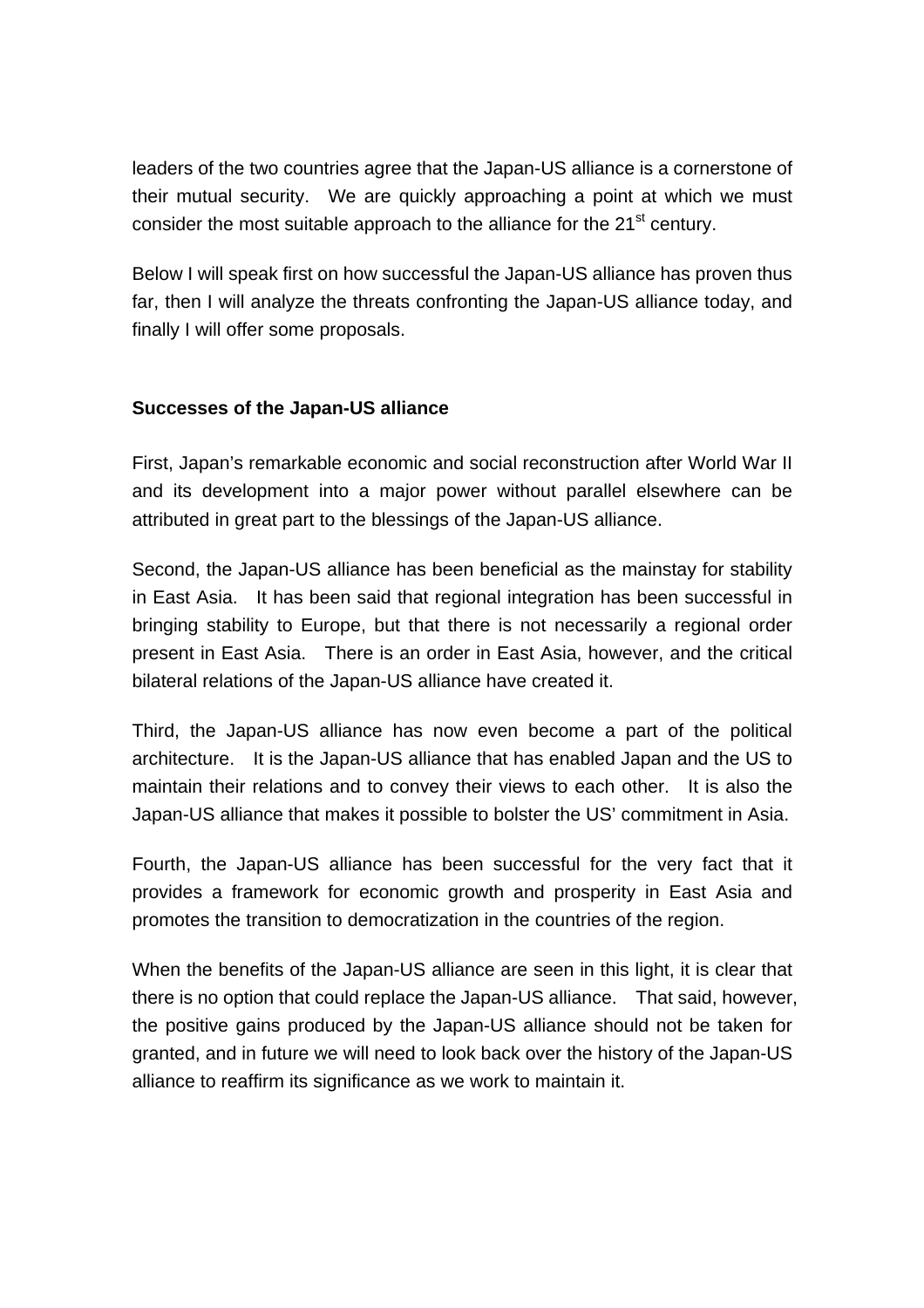#### **Issues facing the Japan-US alliance**

Let me list now some of the threats currently facing the Japan-US alliance.

First, there is the rise of China. China is destined to become the world's largest economic superpower. No one knows how the global order will change when that happens but, if the Chinese economy comes to dominate the world, more countries will become dependent on China. China may seek to expand its military; the presence of the Chinese navy could be perceived as a threat by the US, sparking a conflict. Cooperation between Japan and the US would help build better relations with China as well as prevent China from harming their core interests. Should a power transition take place from a declining US to a rising China, however, China could become more aggressive and pose a threat to the US and its allies. To avoid such a scenario, we will need to return to the basic premise of the Japan-US alliance as a public good and maintain and strengthen the alliance. Contrarily, should the Japan-US alliance become a topic of debate, opening a gap between Japan and the US, China might itself seek to fill that gap. In addition, regional security architecture in which the countries of Northeast Asia participate should be established. China's economic rise is certainly a threat – at some point China's GDP will likely outstrip the US' – but China's economic strength is relatively weak vis-à-vis that of the OECD countries combined. The OECD countries have formed liberal international systems such as the United Nations, the World Bank, the IMF, the WTO, and the G20 that have been operating successfully. Integrating China into these liberal international systems is well within the realm of possibility, and the more China is incorporated into the system, the more likely it is that China will cease to be an enemy to the existing international order.

Secondly, there is the emergence of non-traditional security threats. Confronting Japan and the US in the  $21<sup>st</sup>$  century is not a single threat but a multitude of new threats, including global warming, terrorism, WMD proliferation, energy issues, communicable diseases, and transnational crime, in addition to traditional threats. Japan and the US must simultaneously address these issues. The Obama administration regards these as threats in line with this thinking and is seeking to tackle them. Even more will be required in future of the Japan-US alliance in addressing these composite threats.